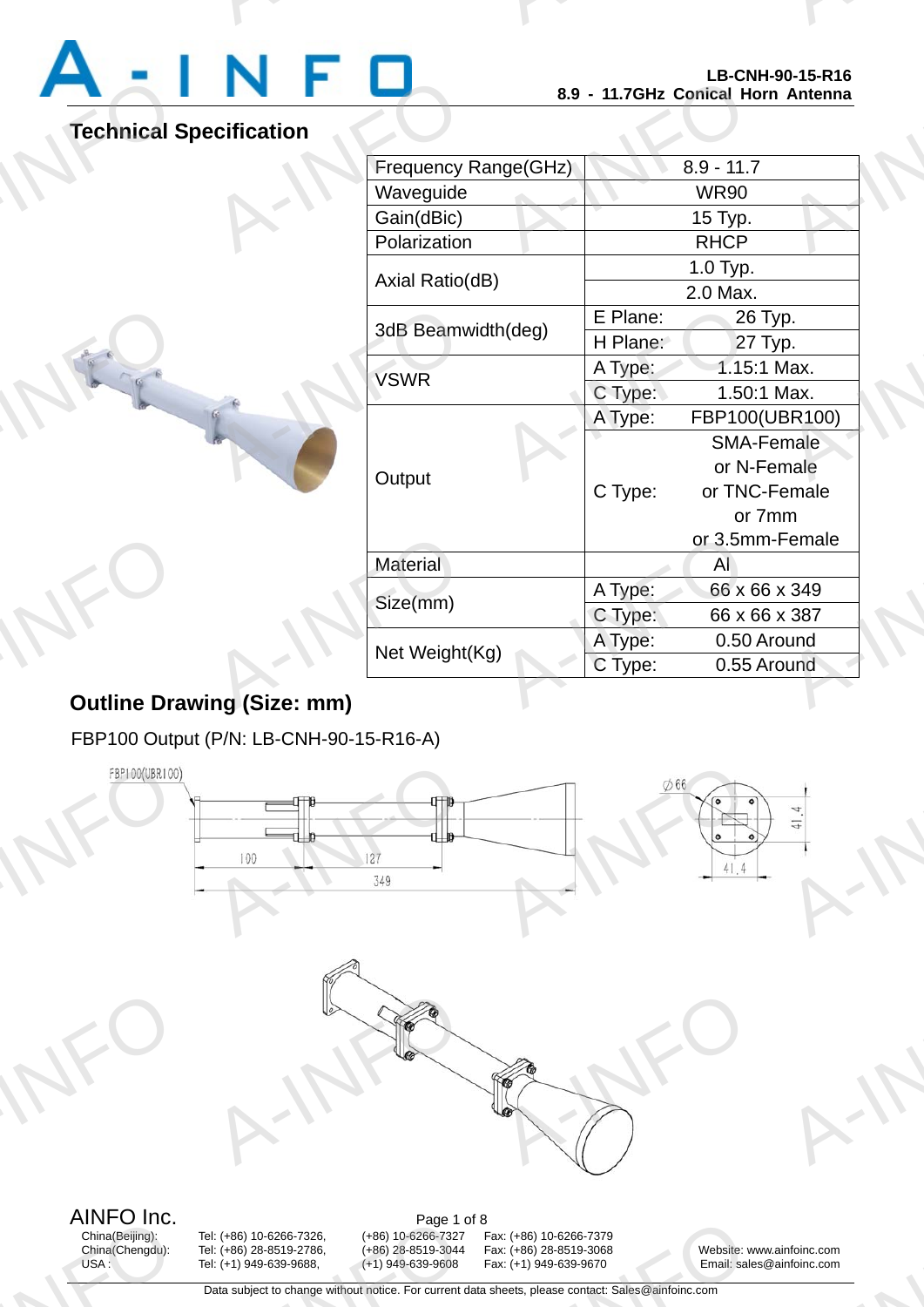

A-INFO

A-INFORMATION CONTINUES.

### SMA-Female Output (P/N: LB-CNH-90-15-R16-C-SF)

For N-Female, TNC- Female, 7mm or 3.5mm-Female output outline drawing, please contact A-INFO.

A-INFORMATION CONTINUES.



SMA-Female Output with Round Mounting Bracket (Option, P/N: LB-CNH-90-15-MB) For N-Female, TNC- Female, 7mm or 3.5mm-Female output outline drawing, please contact A-INFO.



AINFO Inc.<br>China(Beijing): Tel: (+86) 10-6266-7326, (+86) 10-6266-7327 F AIIVFU IIIC.<br>China(Beijing):<br>China(Chengdu):<br>USA :

Page 2 o<br>
1: (+86) 10-6266-7326, (+86) 10-6266-7327<br>
1: (+86) 28-8519-2786, (+86) 28-8519-3044<br>
1: (+1) 949-639-9688, (+1) 949-639-9608<br>
Data subject to change without notice. For current d

China(Beijing): Tel: (+86) 10-6266-7326, (+86) 10-6266-7327 Fax: (+86) 10-6266-7379 China(Chengdu): Tel: (+86) 28-8519-2786, (+86) 28-8519-3044 Fax: (+86) 28-8519-3068 Website: www.ainfoinc.com<br>USA : Tel: (+1) 949-639-9688, (+1) 949-639-9608 Fax: (+1) 949-639-9670 Email: sales@ainfoinc.com 12. (+86) 10-6266-7379<br>
12. (+86) 28-8519-3068<br>
12. (+1) 949-639-9670<br>
12. Email: sale<br>
12. Heets, please contact: Sales@ainfoinc.com

Email: sales@ainfoinc.com infoinc.com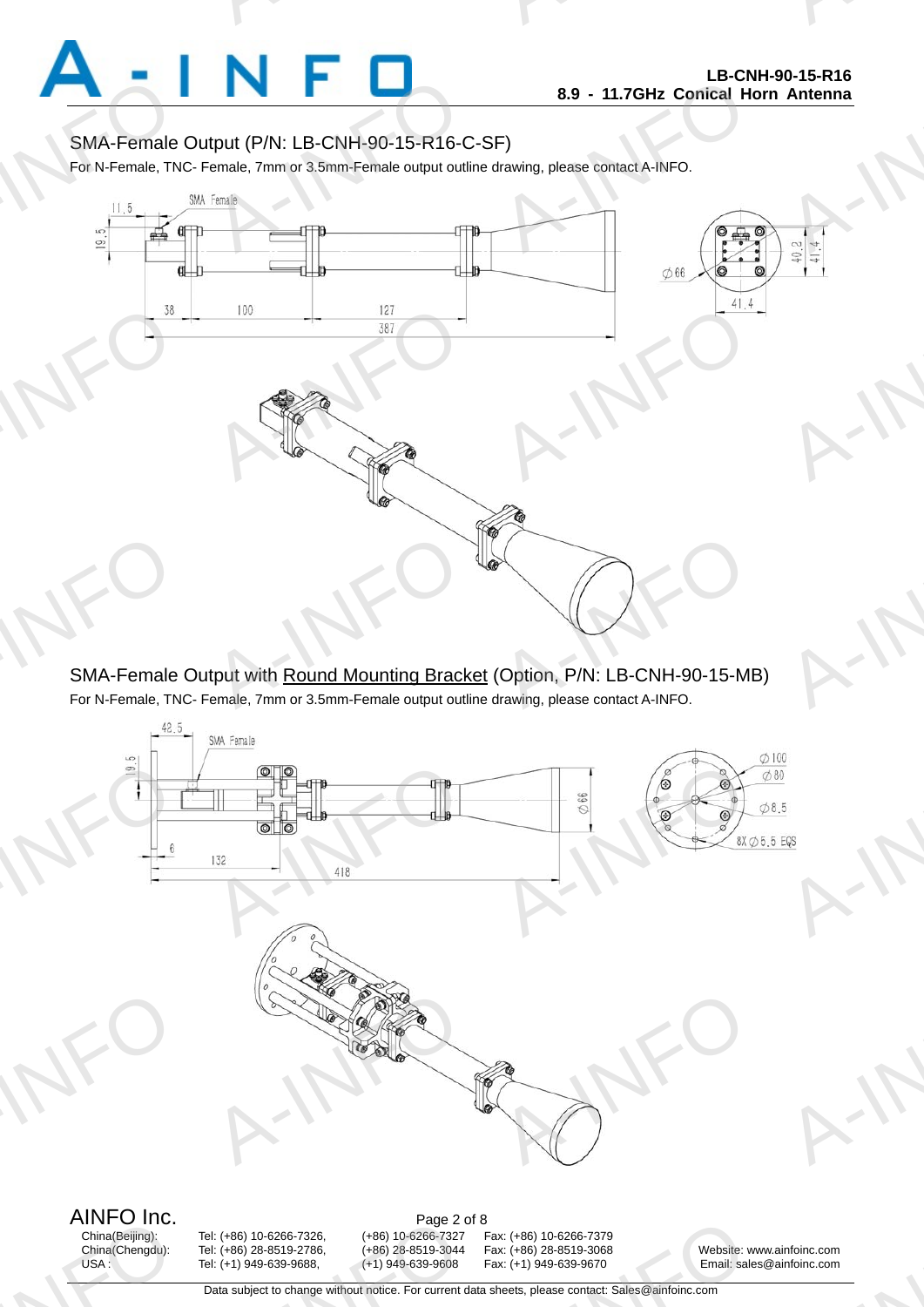

A-INFO

A-INFO

A-INFO

A-INFO

A-INFO

A-INFORMATION CONTINUES.

### SMA-Female Output with L Type Mounting Bracket (Option, P/N: LB-CNH-90-15-MBL)

For N-Female, TNC- Female, 7mm or 3.5mm-Female output outline drawing, please contact A-INFO.

A-INFORMATION CONTINUES.





A-IFO

A-IFO





A-IFO

# AINFO Inc.<br>China(Beijing): Tel: (+86) 10-6266-7326, (+86) 10-6266-7327 F

A-INFO

A-INFO

AIIVFU IIIC.<br>China(Beijing):<br>China(Chengdu):<br>USA :

Page 3 o<br>
1: (+86) 10-6266-7326, (+86) 10-6266-7327<br>
1: (+86) 28-8519-2786, (+86) 28-8519-3044<br>
1: (+1) 949-639-9688, (+1) 949-639-9608<br>
Data subject to change without notice. For current d

China(Beijing): Tel: (+86) 10-6266-7326, (+86) 10-6266-7327 Fax: (+86) 10-6266-7379 12. (+86) 10-6266-7379<br>
12. (+86) 28-8519-3068<br>
12. (+1) 949-639-9670<br>
12. Email: sale<br>
12. Heets, please contact: Sales@ainfoinc.com

China(Chengdu): Tel: (+86) 28-8519-2786, (+86) 28-8519-3044 Fax: (+86) 28-8519-3068 Website: www.ainfoinc.com<br>USA : Tel: (+1) 949-639-9688, (+1) 949-639-9608 Fax: (+1) 949-639-9670 Email: sales@ainfoinc.com Email: sales@ainfoinc.com infoinc.com

Data subject to change without notice. For current data sheets, please contact: Sales@ainfoinc.com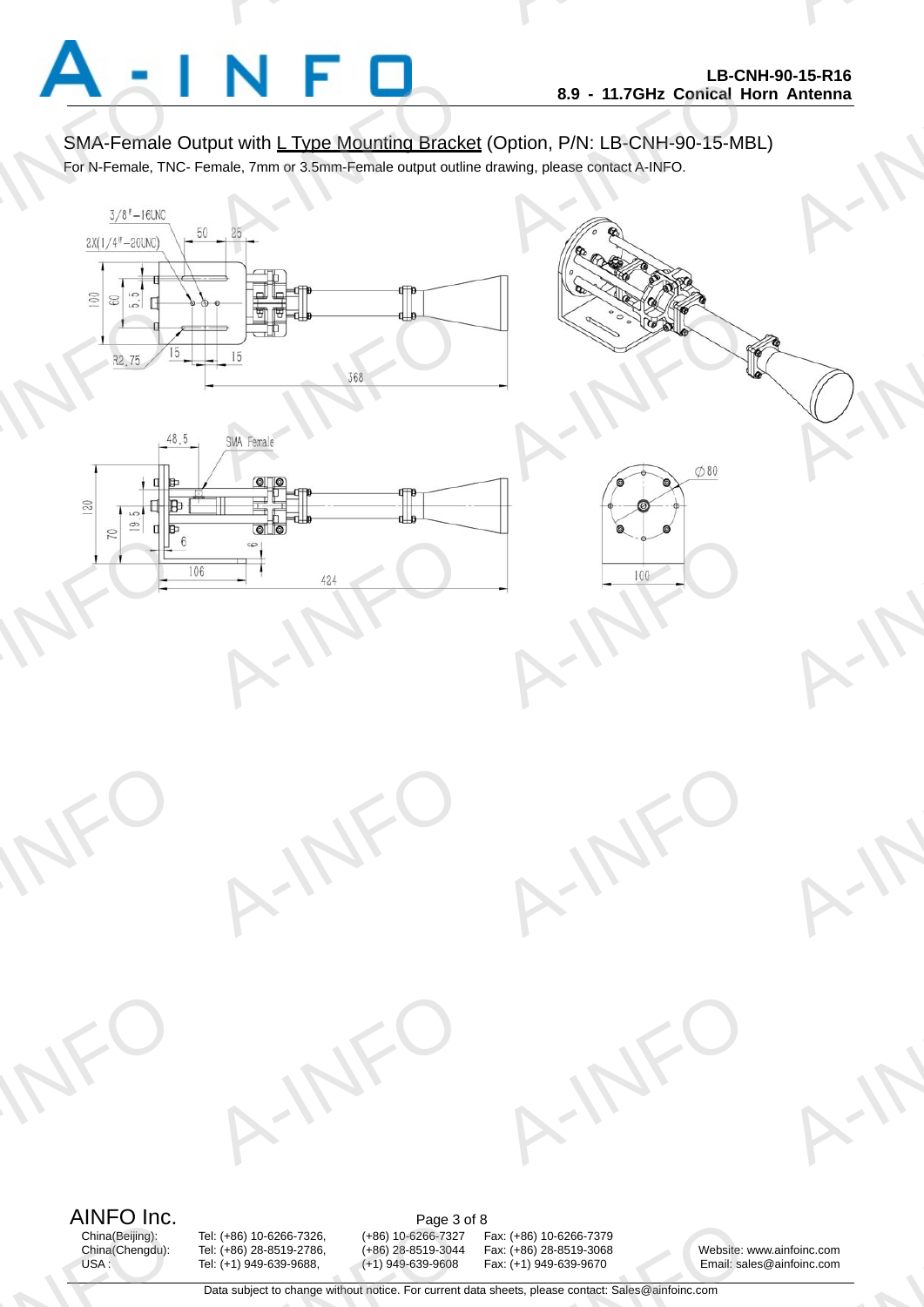

A-INFO

A-INFORMATION CONTINUES.

**Flange Drawing (Size: mm)**



AINFO Inc.<br>China(Beijing): Tel: (+86) 10-6266-7326, (+86) 10-6266-7327 F

AIIVFU IIIC.<br>China(Beijing):<br>China(Chengdu):<br>USA :

Page 4 o<br>
1: (+86) 10-6266-7326, (+86) 10-6266-7327<br>
1: (+86) 28-8519-2786, (+86) 28-8519-3044<br>
1: (+1) 949-639-9688, (+1) 949-639-9608<br>
Data subject to change without notice. For current d

China(Beijing): Tel: (+86) 10-6266-7326, (+86) 10-6266-7327 Fax: (+86) 10-6266-7379 12. (+86) 10-6266-7379<br>
12. (+86) 28-8519-3068<br>
12. (+1) 949-639-9670<br>
12. Email: sale<br>
12. Heets, please contact: Sales@ainfoinc.com

China(Chengdu): Tel: (+86) 28-8519-2786, (+86) 28-8519-3044 Fax: (+86) 28-8519-3068 Website: www.ainfoinc.com<br>USA : Tel: (+1) 949-639-9688, (+1) 949-639-9608 Fax: (+1) 949-639-9670 Email: sales@ainfoinc.com Email: sales@ainfoinc.com infoinc.com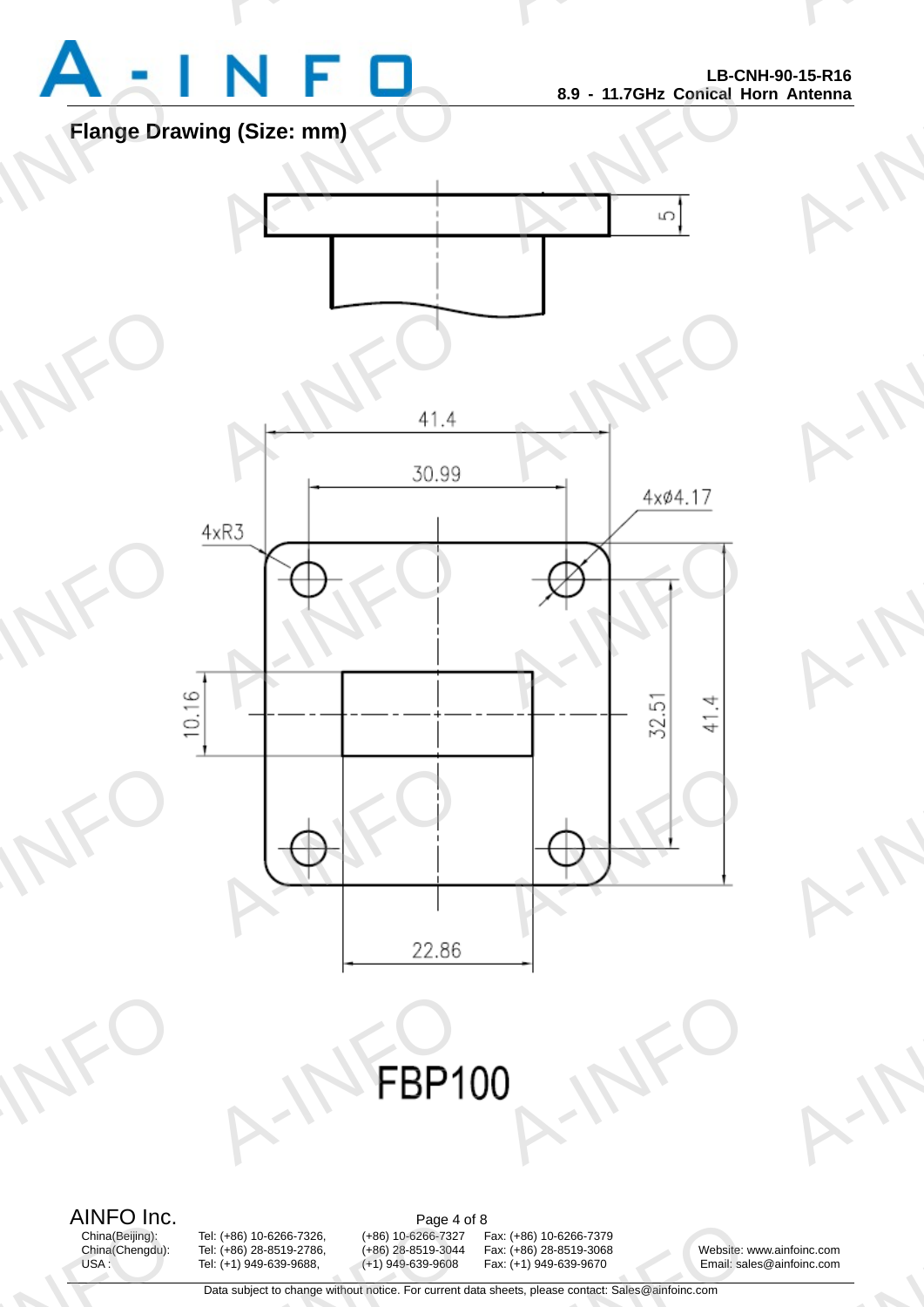# Test Result<br>1. Gain

A-INFORMATION CONTINUES.

A-INFO

A-INFORMATION CONTINUES.

# **Test Results**

**1. Gain** 



## **2. Axial Ratio**



AINFO Inc.<br>China(Beijing): Tel: (+86) 10-6266-7326, (+86) 10-6266-7327 F AIIVFU IIIC.<br>China(Beijing):<br>China(Chengdu):<br>USA :

Page 5 o<br>
1: (+86) 10-6266-7326, (+86) 10-6266-7327<br>
1: (+86) 28-8519-2786, (+86) 28-8519-3044<br>
1: (+1) 949-639-9688, (+1) 949-639-9608<br>
Data subject to change without notice. For current d

China(Beijing): Tel: (+86) 10-6266-7326, (+86) 10-6266-7327 Fax: (+86) 10-6266-7379

China(Chengdu): Tel: (+86) 28-8519-2786, (+86) 28-8519-3044 Fax: (+86) 28-8519-3068 Website: www.ainfoinc.com<br>USA : Tel: (+1) 949-639-9688, (+1) 949-639-9608 Fax: (+1) 949-639-9670 Email: sales@ainfoinc.com 12. (+86) 10-6266-7379<br>
12. (+86) 28-8519-3068<br>
12. (+1) 949-639-9670<br>
12. Email: sale<br>
12. Heets, please contact: Sales@ainfoinc.com

Email: sales@ainfoinc.com infoinc.com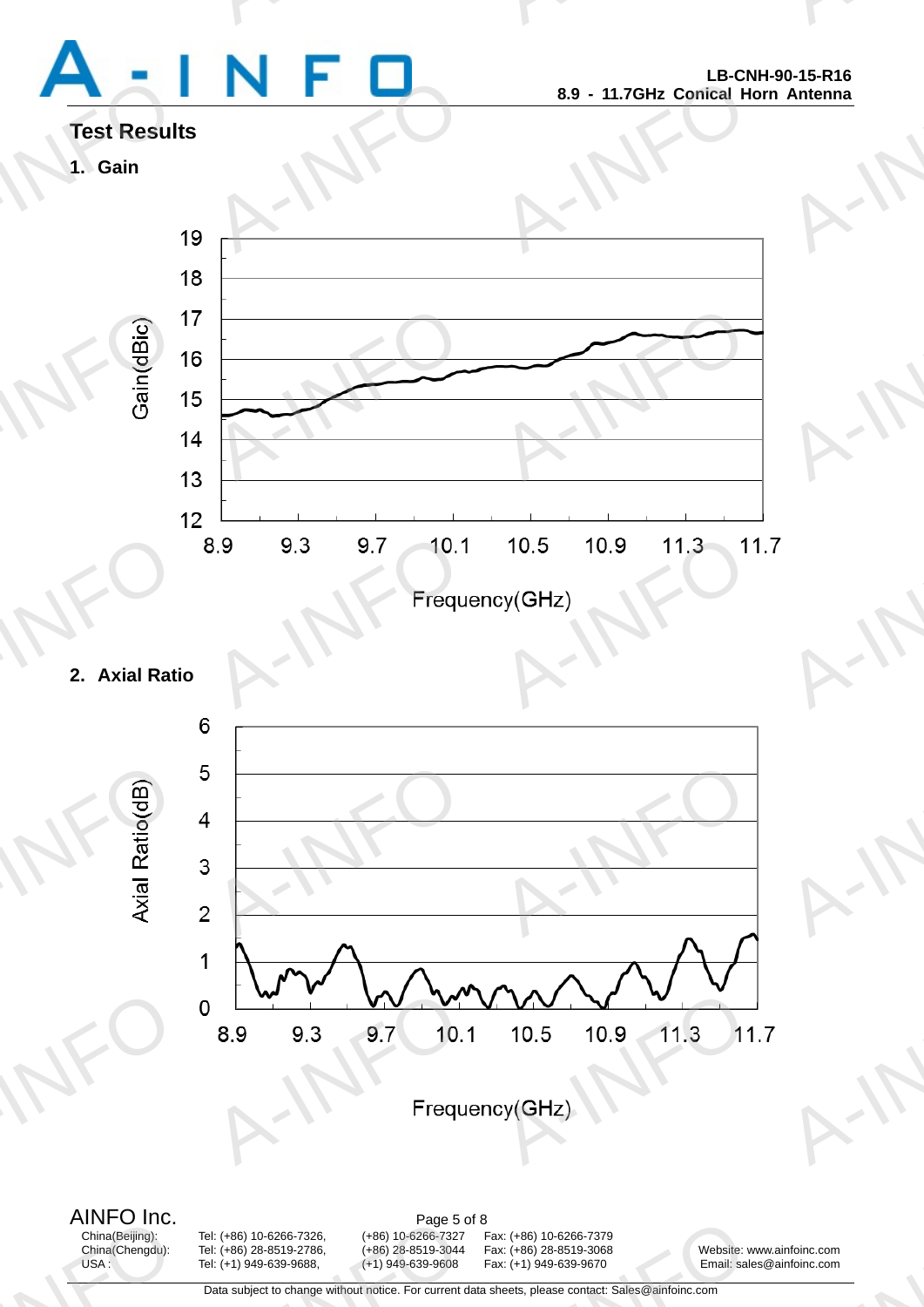

A-INFO

A-INFO

A-INFO

A-INFO

A-INFO

A-INFORMATION CONTINUES.

#### **3. VSWR\_A Type**



AIIVFU IIIC.<br>China(Beijing):<br>China(Chengdu):<br>USA :

Page 6 o<br>
1: (+86) 10-6266-7326, (+86) 10-6266-7327<br>
1: (+86) 28-8519-2786, (+86) 28-8519-3044<br>
1: (+1) 949-639-9688, (+1) 949-639-9608<br>
Data subject to change without notice. For current d

AINFO Inc.<br>China(Beijing): Tel: (+86) 10-6266-7326, (+86) 10-6266-7327 F

China(Beijing): Tel: (+86) 10-6266-7326, (+86) 10-6266-7327 Fax: (+86) 10-6266-7379 12. (+86) 10-6266-7379<br>
12. (+86) 28-8519-3068<br>
12. (+1) 949-639-9670<br>
12. Email: sale<br>
12. Heets, please contact: Sales@ainfoinc.com

China(Chengdu): Tel: (+86) 28-8519-2786, (+86) 28-8519-3044 Fax: (+86) 28-8519-3068 Website: www.ainfoinc.com<br>USA : Tel: (+1) 949-639-9688, (+1) 949-639-9608 Fax: (+1) 949-639-9670 Email: sales@ainfoinc.com Email: sales@ainfoinc.com infoinc.com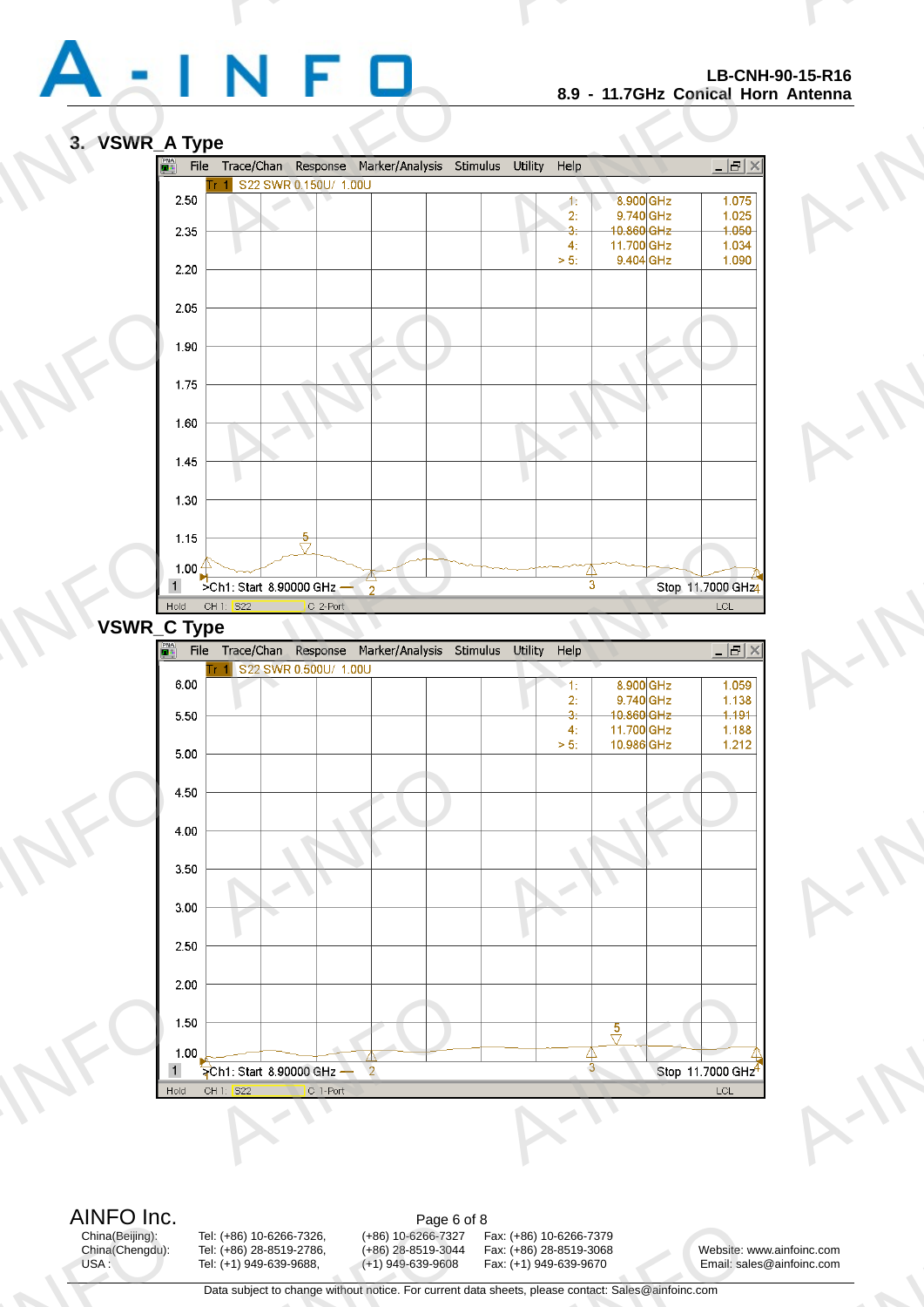

A-INFO

A-INFORMATION CONTINUES.

### **4. Pattern**







Data subject to change without notice. For current data sheets, please contact: Sales@ainfoinc.com